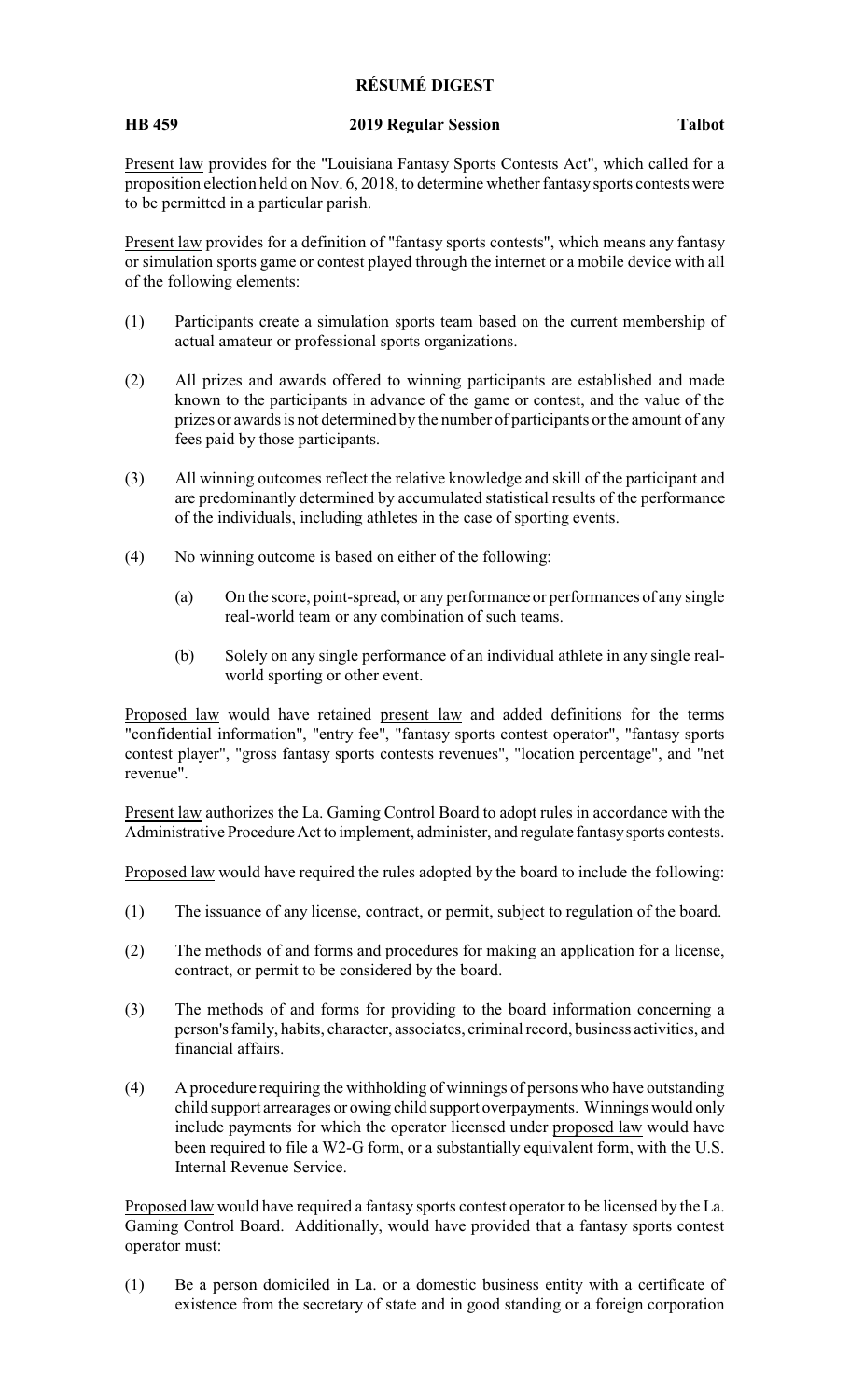with a certificate of authority to transact business in the state from the secretary of state and in good standing.

(2) Demonstrate to the La. Gaming Control Board that the operator is suitable for licensing pursuant to present law.

Proposed law would have required any fantasy sports contest operator that allowed its license to lapse, without requesting an extension of time to file for a renewal, to resubmit an initial application for licensure. Further would have prohibited the transfer of a fantasy sports contest operator's license.

Proposed law would have required the board to issue or deny a fantasy sports contest operator's license within 60 days of receipt of application for licensure. Also would have required the board to provide an operator with specific reasons if a license was not issued, and would have prohibited the transfer of a fantasy sports contest operator's license.

Proposed law would have required, as a condition of licensure, a fantasy sports contest operator to submit evidence to the board that the operator established and would implement certain commercially reasonable procedures for fantasy sports contests which would include but not be limited to the following:

- (1) Prevent employees of the fantasy sports contest operator, and relatives of an employee living in the same household as an employee of an operator, from competing in fantasy sports contests offered by an operator in which the operator offers a cash prize to the general public.
- (2) Prevent sharing of confidential information that could affect fantasy sports contests with third parties until the information is made publicly available.
- (3) Provide that no winning outcome is based on the score, point spread, or any performance of any single actual sports team or combination of such teams or solely on any single performance of an individual athlete or participant in any single actual sporting event.
- (4) Ensure that any athletes and individuals who participate in or officiate a game or competition that is the subject of a fantasy sports contest or any sports agent, team employee, referee, or league official associated with a sport or athletic event do not participate in fantasy sports contests
- (5) Verify that a fantasy sports contest player is 21 years of age or older.
- (6) Provide fantasysports contest players with access to information on responsible play.
- (7) Provide fantasy sports contest players with access to information on seeking assistance regarding compulsive or problem gambling.
- (8) Provide fantasy sports contest players with access to the fantasy sports contest player's play history and account details.
- (9) Allow individuals to restrict themselves from entering a fantasy sports contest upon request and provide reasonable steps to prevent the person entering fantasy sports contests offered by an operator.
- (10) Disclose the limit on the number of entries that a fantasy sports contest player may submit in a fantasy sports contest and provide reasonable steps to prevent players from submitting more than the limit.
- (11) Segregate fantasy sports contest player funds from operational funds or maintain a reserve that exceeds the amount of player funds on deposit, which may not be used for operational activities. Provide that reserve funds may take the form of cash, cash equivalents, payment process reserves, payment processor receivables, an irrevocable letter of credit, a bond, or a combination thereof, in the amount that must exceed the total balances of the fantasy sports contest players' accounts.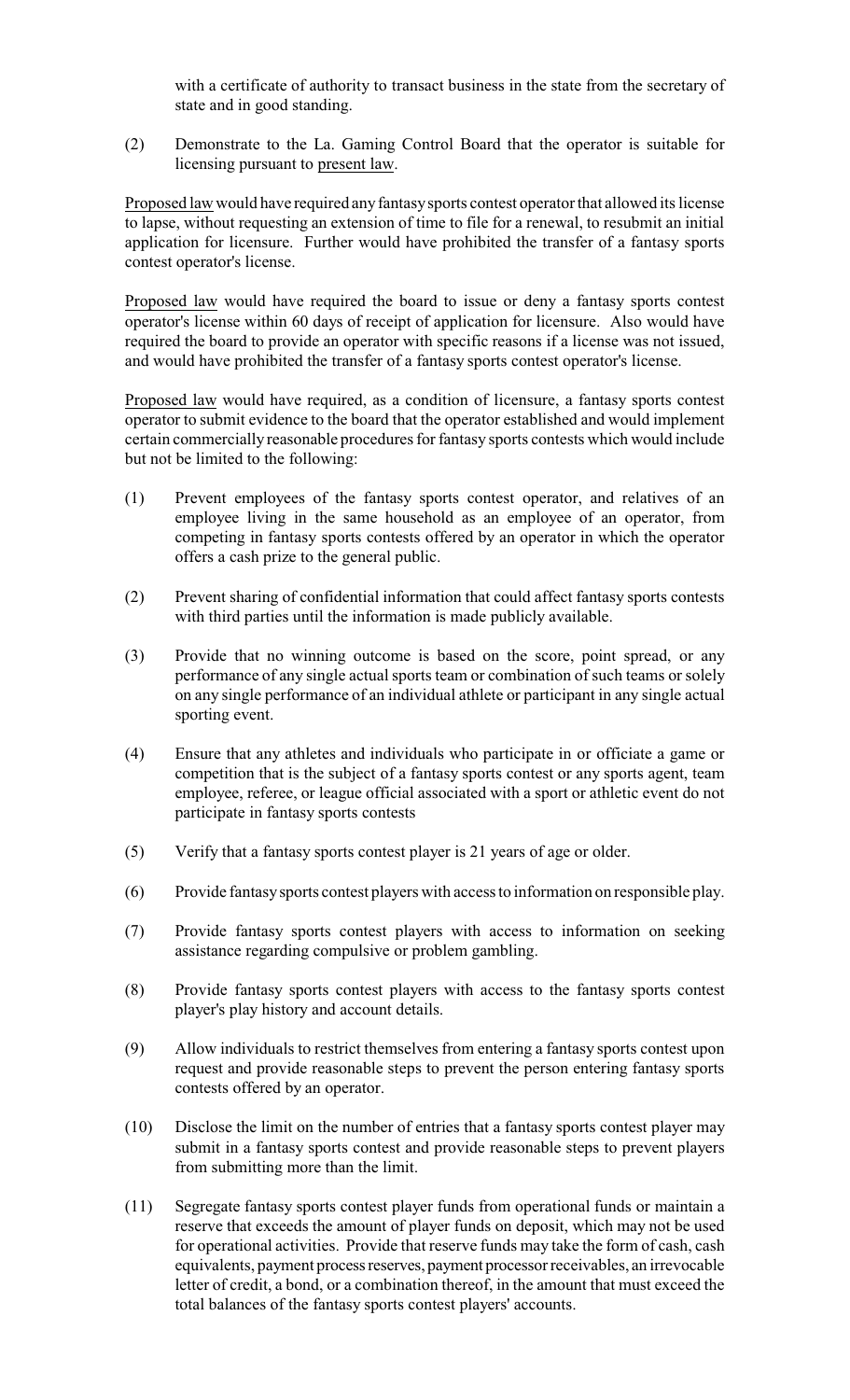Proposed law would have prohibited fantasy sports contests operators from offering fantasy sports contests based on the performances of participants in high school or youth athletic events.

Proposed law would have required a licensed fantasy sports contest operator to:

- (1) Annually contract with a certified public accountant to conduct an audit consistent with the standards accepted by the American Institute of Certified Public Accountants.
- (2) Submit to the board a copy of the audit report.

Proposed law would have prohibited any person licensed pursuant to proposed law, or any agent or employee thereof, from allowing a person under the age of 21 to be a fantasy sports contest player and from allowing a person to participate in a fantasy sports contest in a parish in which a majority of the qualified electors in the parish voting on the proposition to authorize fantasy sports in the parish voted against the proposition. Proposed law would have required the licensee to withhold the winnings of such persons. Proposed law would have further provided for the imposition of fines and authorized license revocation for licensees who violate the proposed law prohibition.

Proposed law would have required periodic reporting of gross fantasy sports contests revenues, net revenue, and financial statements regarding a fantasy sports contest operator's operations in La.

Proposed law would have required the Dept. of Children and Family Services to annually report to the House Committee on Civil Law and Procedure and the Senate Committee on Judiciary A on the interception and seizure of gaming winnings for the payment of child support and overpayment owed to the department.

Proposed law would have provided for criteria for the revocation or suspension of a license, including the following:

- (1) Failure to meet the requirements of suitability.
- (2) Failure to meet the requirements for the issuance of a license.
- (3) Repeated violations of proposed law or rule of the board. Proposed law would have defined "repeated violations" as three violations of the same law or rule which had occurred on separate occasions by the same operator within a one-year period.

Proposed law would have authorized the board to impose a fine or reach a settlement agreement with the operator in addition to or in lieu of revocation or suspension of a license. Proposed law would have limited suspension of a license to 30 days.

Proposed law would have authorized the division of state police to conduct investigations, hearings, and inquiries as it deemed necessary to fulfill its responsibilities. Proposed law would have authorized the suspension of a license prior to a hearing if there was a written finding of danger to public health and welfare.

Proposed law would have provided that as a condition of receiving a license, an operator would have to allow the division and its agents and employees unrestricted access and the right to inspect any premises under the control of the operator in which any activity relating to the provisions of proposed law was conducted.

Proposed law, regarding active accounts, would have required an operator to:

- (1) Limit each authorized player to one active and continuously used account.
- (2) Publish and facilitate parental control procedures to allow parents or guardians to exclude minors from access to any contest or platform. Further would have required procedures to include a toll-free number to call for help in establishing such parental controls.